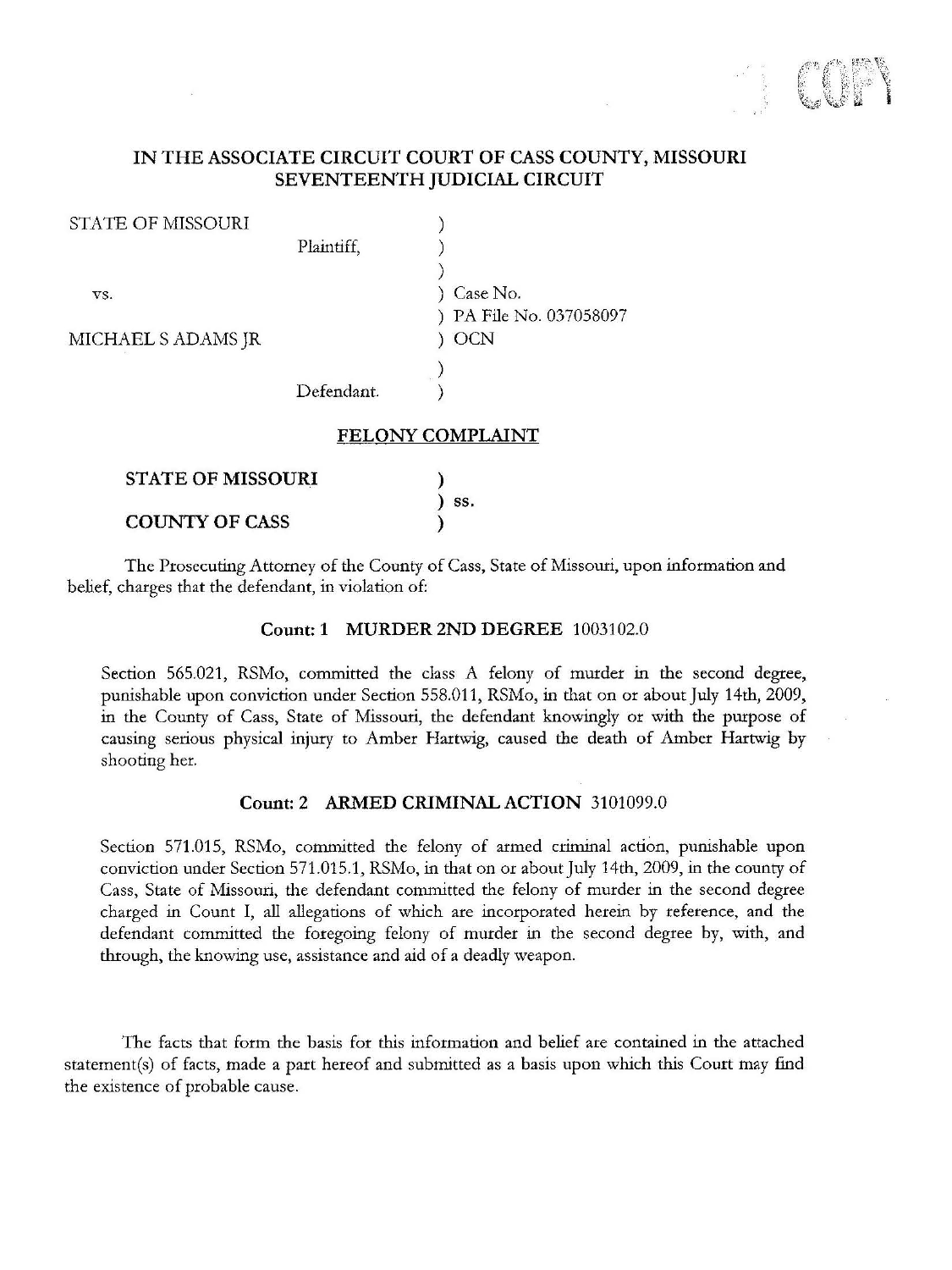#### IN THE CIRCUIT COURT OF CASS COUNTY, MISSOURI SEVENTEENTH JUDICIAL CIRCUIT

 $\lambda$ 

| STATE OF MISSOURI        |                          |
|--------------------------|--------------------------|
| Plaintiff,               |                          |
|                          | Case No.                 |
| V.                       | OCN:                     |
|                          |                          |
|                          |                          |
| MICHEAL STEVEN ADAMS JR  |                          |
|                          |                          |
| Defendant.               |                          |
|                          | PROBABLE CAUSE STATEMENT |
| <b>STATE OF MISSOURI</b> |                          |

COUNTY OF CASS

 $\sim$   $-1$ 

# I, Lance Crull, knowing that false statements on this form are punishable by law, state that the facts contained herein are true.

) 58. )

1. I have probable cause to believe that on 07/14/2009, at 411 Robie dr., Belton, Cass County, Missouri, Micheal S. Adams Jr.  $w/m$  07/13/1972, committed one or more criminal offenses.

2. The facts supporting this belief are as follows: On the above date at the above location rhe defendant shot the victim in the bead using a 45 caliber hand gun killing her. The defendant and the victim have lived together for several years and have two children in common ages 18 and 10. The defendant and the victim have been arguing for an extended time. The defendant and victim as well as their two children had gone to the Hy-Vee grocery store to buy candy for the children. On the return trip home the defendant attempted to jump from the car and was restrained by the Eighteen year old daughter witness Alicia Adams dob 03/10/1991. The victim then told the kids to pack some clothes as she was leaving the defendant for the night and taking them with her. The victim asked witness Alicia Adams to call a friend to arrange for a place to stay. Upon arriving at the house the kids exited the vehicle first and went inside of the residence followed by the victim and defendant. Witness Alicia Adams advised that she and her brother were in there rooms whcn she heard two gun shots. She advised that she went into the kitchen and saw the victim laying on the floor and the defendant sitting on the floor smoking a cigarette. She advised that she grabbed the phone and called 911 telling the dispatcher that my dad shot my mom and she was told to get her brother and get out of the house. Upon arrival of officers they observed the victim to be deceased and the defendant to be breathing, an ambulance was called and the defendant was transported to the hospital. While en-route to the hospital the defendant kept saying that he was shot and that Amber is not dead and he wanted to die. The defendant suffered a superficial wound to the chest and was hospitalized for observation. The defendant was contacted by Sgt. Crull at the hospital and he claimed to not remember anything about what happened. The defendant was not able to answer questions about where he lived or the names of his children. No further questions were asked. Sgt